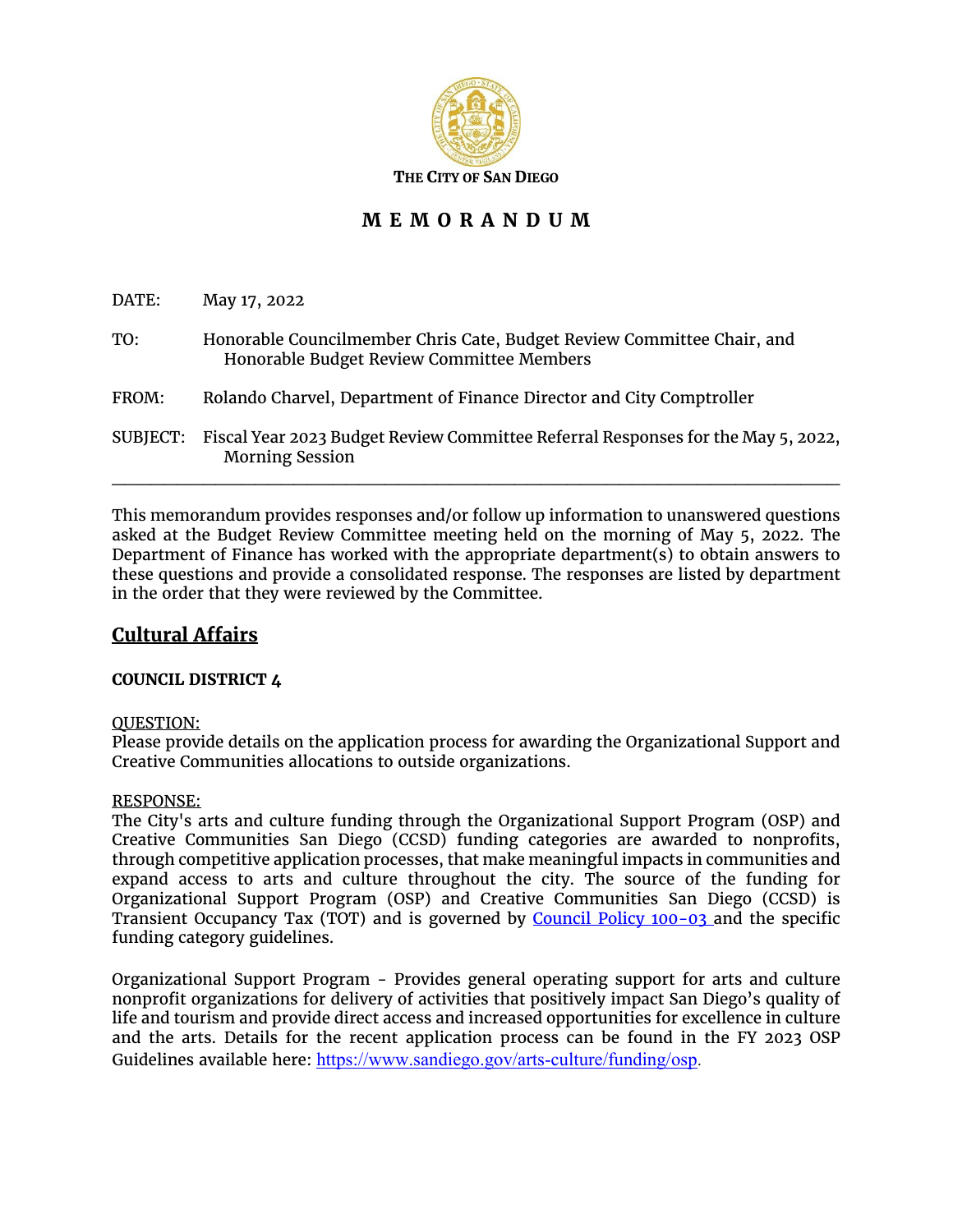#### Page 2

Honorable Councilmember Chris Cate, Budget Review Committee Chair, and Honorable Budget Review Committee Members

May 17, 2022

Creative Communities San Diego – Provides project support for tax-exempt nonprofit organizations (and organizations via fiscal sponsors) to deliver dynamic projects in San Diego neighborhoods that engage diverse communities in arts, culture, and creativity; and contribute to a more accessible and sustainable creative ecosystem. Projects can take a variety of artistic and cultural forms, from film and video screenings, art exhibitions and performances to festivals, parades, and other activities in a similar vein. Details for the recent application process can be found in the FY 2023 CCSD Guidelines here: [https://www.sandiego.gov/arts](https://www.sandiego.gov/arts-culture/funding/ccsdapplying)[culture/funding/ccsdapplying.](https://www.sandiego.gov/arts-culture/funding/ccsdapplying)

## **Parks and Recreation**

### **COUNCIL DISTRICT 1**

#### QUESTION:

Regarding allocated funding for equity and recreational programs, specifically \$550,000 that has been requested, how much does the city invest in the northern recreation centers versus the southern recreation centers? Please provide a summary of annual recreational program funding, separated by parks north of I-8 and south of I-8.

### RESPONSE:

The Parks and Recreation Department has two sources of funding recreation programs: general fund budget and sixty recreation center funds (RCF). RCFs stemmed from what was previously Recreation Council, independent non-profit organizations, managed funds. When the city attorney opined in 2017 that the Recreation Councils were collecting city funds, the Recreation Councils turned those funds over to the city and established 60 separate funds in 2018 as part of Council resolution R-311478 to support recreation programs and enhanced maintenance. There are more contractual programs north of the I-8 which is primarily why there are higher balances as roughly 78% of the RCF balances come from program registrations. South of the I-8 locations have not typically acquired contractual recreation programs as their programs are typically free to low cost, resulting in lower revenues for their respective RCFs.

The FY 2022 general fund recreation budget for Community Parks I (recreation centers north of I-8) is just under \$8.4 million and Community Parks II, Developed Regional Parks, and Open Space (recreation centers south of I-8) is just over \$9.8 million. In addition to the \$9.8 million, an additional \$1.6 million is budgeted for Therapeutic and Age Well Services, an additional \$5.4 million is budgeted for Aquatics, and an additional \$250,000 was budgeted for Back to Work SD. The Non-Personnel Expenditures (NPE) for recreation centers north of I-8 is \$287,000 and the NPE for sites south of I-8 is \$1.3 million. Part of the \$1.3 million budgeted for NPE is the receipt of Come Play Outside funding that was a one-time budget for FY 2022 in the amount of \$400,000. For the FY 2023 Proposed budget, there is \$664,000 allocated for Come Play Outside and Back to Work SD, with \$78,000 allocated for recreation centers north of I-8 and the remainder allocated for recreation centers south of I-8.

The RCF budgets for sites north of the I-8 for FY 2022 total \$3.4 million and sites south of the I-8 total \$419,809. The proposed FY 2023 RCF budgets include \$3,566,239 for recreation center funds north of I-8 and \$533,153 for recreation centers south of I-8. The FY 2023 proposed RCF Budgets will be presented to City Council on May 24, 2022.